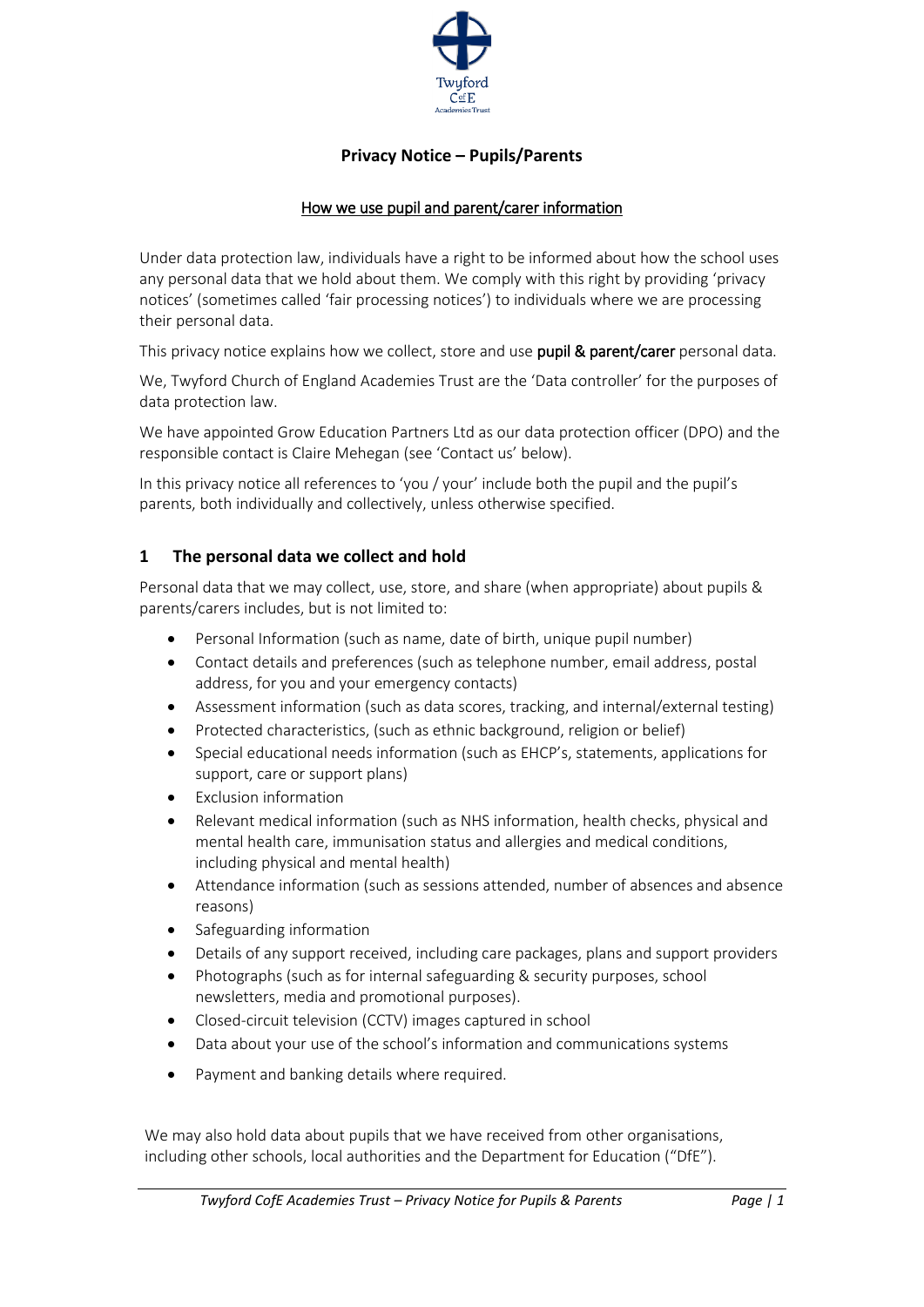

A full breakdown of the information we collect on pupils can be requested by contacting Richard Lane, Director of Finance & Operations (emai[l rlane@twyfordacademies.org.uk,](mailto:rlane@twyfordacademies.org.uk) phone 020 3301 3189).

## **2 Why we collect and use this information**

The purpose of collecting and processing this data includes but is not limited to:

- Contacting you in relation to your child or to inform you about School events and updates
- Supporting pupil learning
- Monitoring and reporting on pupil progress

Providing appropriate pastoral care

- Protecting pupil welfare and safeguarding
- Assessing the quality of our services

Administering admissions waiting lists

- Carrying out research
- Complying with the law regarding data sharing
- Adhering to the statutory duties placed upon us by the Department for Education.

## **3 The lawful basis on which we use this information**

This section contains information about the legal basis that we are relying on when handling your information. These are defined under data protection legislation and for personally identifiably information are:

- You have given consent for one or more specific purposes
- Processing is necessary to comply with the school's legal obligations
- Processing is necessary to protect your vital interests
- Processing is necessary for tasks in the public interest or exercise of authority vested in the controller (the provision of education)
- Processing is necessary for the school's legitimate interests or the legitimate interests of a third party.

When we process special category information, which is deemed to be more sensitive, the following lawful basis are used:

- You have given explicit consent
- It is necessary to fulfil the school's obligations or your obligations
- It is necessary to protect your vital interests
- Processing is carried out by a foundation or not-for-profit organisation (includes religious, political or philosophical organisations and trade unions)
- Reasons of public interest in the area of public health.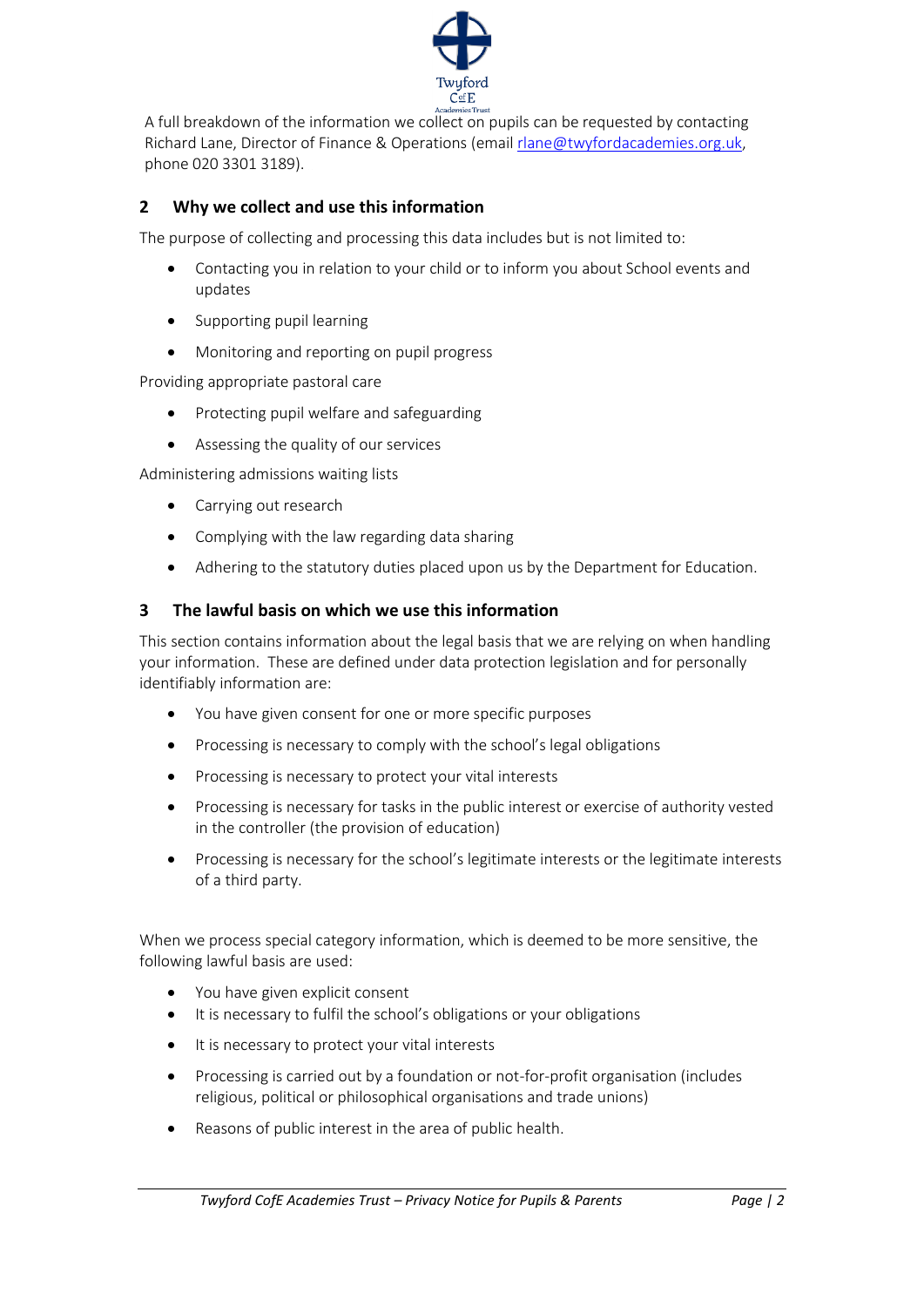

An example of how we use the information you provide is:

The submission of the school census returns, including a set of named pupil records, is a statutory requirement on schools under Section 537A of the Education Act 1996. Putting the school census on a statutory basis:

- means that schools do not need to obtain parental or pupil consent to the provision of information
- ensures schools are protected from any legal challenge that they are breaching a duty of confidence to pupils
- helps to ensure that returns are completed by schools.

Where we have obtained consent to use pupils' personal data, this consent can be withdrawn at any time. We will make this clear when we ask for consent and explain how consent can be withdrawn.

### 4 **Collecting pupil information**

While the majority of information we collect about pupils & parents/carers is mandatory, there is some information that can be provided voluntarily.

Whenever we seek to collect information from you or your child, we make it clear whether providing it is mandatory or optional. If it is mandatory, we will explain the possible consequences of not complying.

## **5 Storing pupil data**

We keep your information for as long as we need to in order to educate and look after our pupils.

The majority of this will be stored in the pupil file and this file will follow the pupil whenever they move schools and will be retained by the last school the pupil attends.

Where we are legally required or have a lawful basis to do so we will keep some information after your child has left the School. This will be retained in line with our Data Retention Schedule, a copy of which can be requested by contacting Richard Lane, Director of Finance & Operations (email [rlane@twyfordacademies.org.uk,](mailto:rlane@twyfordacademies.org.uk) phone 020 3301 3180)

To protect your data, we have data protection policies and procedures in place, including strong organisational and technical measures, which are regularly reviewed. Further information can be found in our Data Protection and Confidentiality Policy or upon request.

#### **6 Data Sharing**

In order for us to legally, effectively and efficiently function we are required to share data with appropriate third parties, including but not limited to:

- Our local authority to meet our legal obligations to share certain information with it, such as safeguarding concerns and exclusions
- The Department for Education- to meet our legal obligations to share certain information.
- The pupil's family and representatives- such as in the event of an emergency
- Educators and examining bodies- such as ensuring we adhere to examining regulations to guarantee the validity of examinations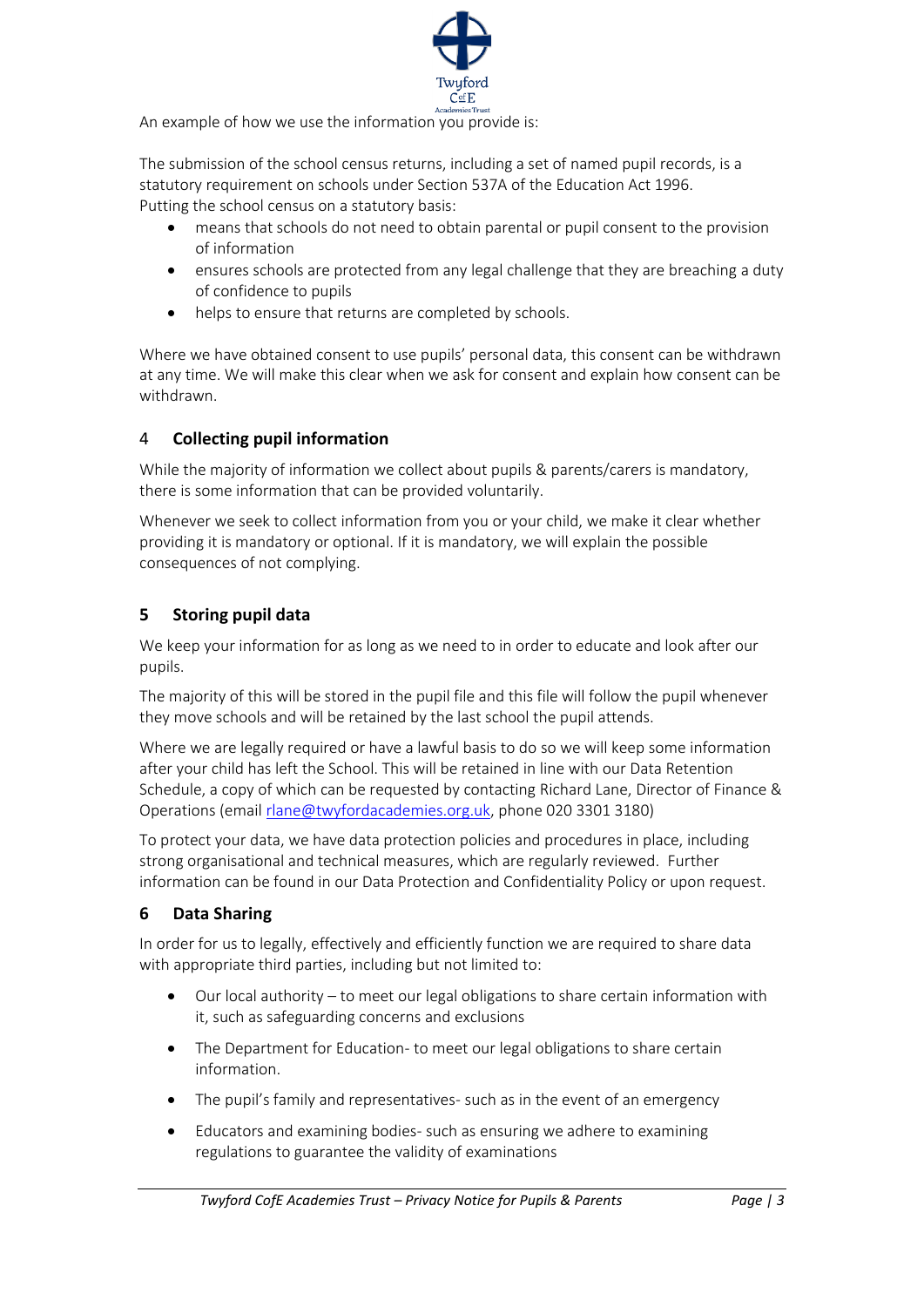

- Ofsted- during the course of a school inspection
- Suppliers and service providers to enable them to provide the service we have contracted them for

Central and local government

- Our auditors- to ensure compliance with our legal obligations
- Health authorities (NHS) to ensure the wellbeing of pupils
- Security organisations to create a secure workplace for all staff
- Health and social welfare organisations
- Professional advisers and consultants for us to develop our services and best provide our public service

Charities and voluntary organisations

- Police forces, courts, tribunals, security services to create a secure workplace for all at the school.
- Professional bodies
- Schools that the pupils attend after leaving us.

## **7 Transferring data internationally**

We may send your information to other countries where:

- we or a company we work with store information on computer servers based overseas; or
- we communicate with you when you are overseas.

We conduct due diligence on the companies we share data with and note whether they process data in the UK, EEA (which means the European Union, Liechtenstein, Norway and Iceland) or outside of the EEA.

The UK and countries in the EEA are obliged to adhere to the requirements of the GDPR and have equivalent legislation which confer the same level of protection to your personal data.

For organisations who process data outside the UK and EEA we will assess the circumstances of how this occurs and ensure there is no undue risk.

Additionally, we will assess if there are adequate legal provisions in place to transfer data outside of the UK.

## **8 Why we share information**

In order to successfully perform our key functions, we need to share personal data with organisations. For example, we share pupils' data with the Department for Education (DfE) on a statutory basis. This data sharing underpins school funding and educational attainment policy and monitoring.

We are required to share information about our pupils with our local authority (LA) and the Department for Education (DfE) under section 3 of The Education (Information About Individual Pupils) (England) Regulations 2013.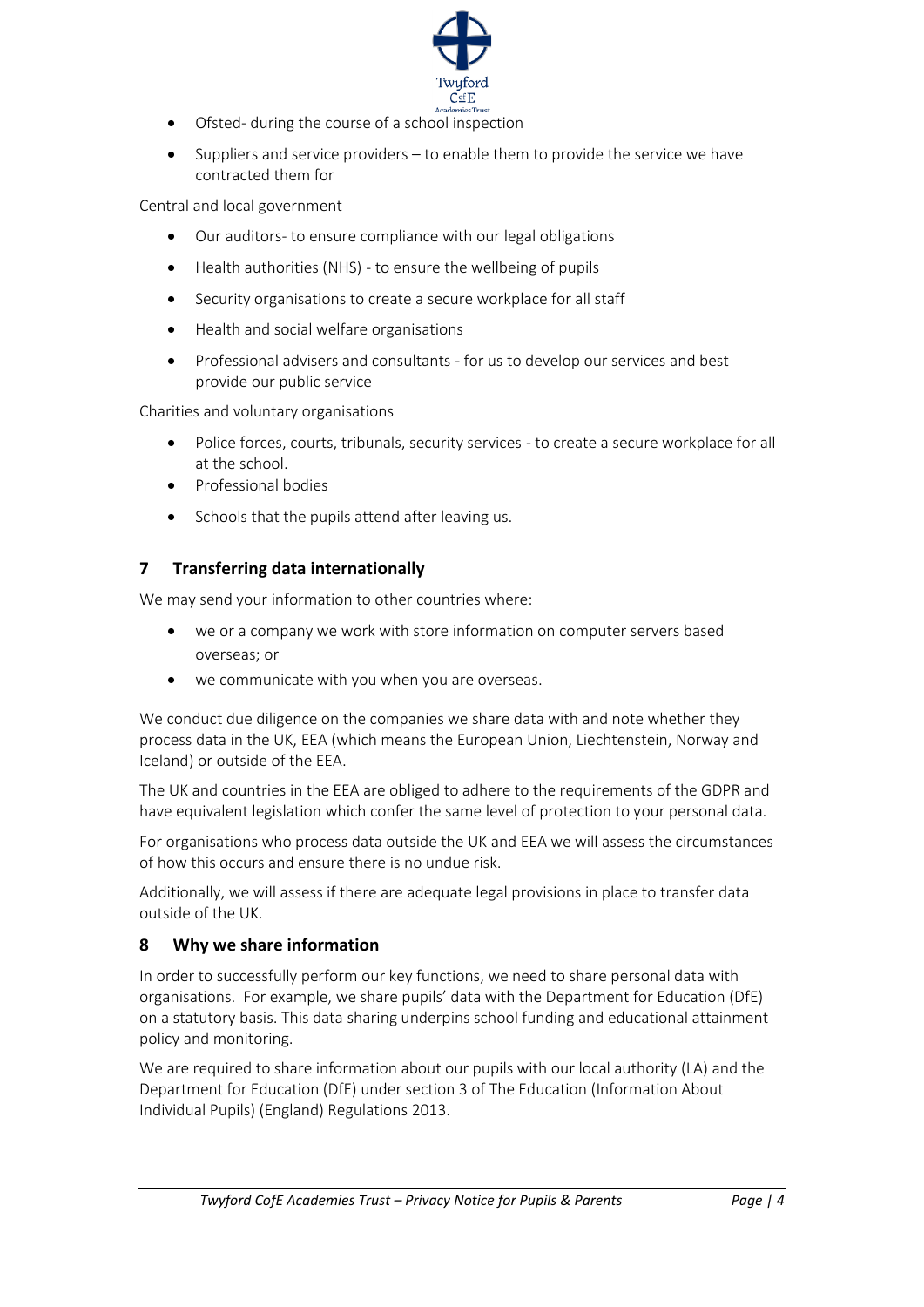

We are required to share information about our pupils with the (DfE) under regulation 5 of The Education (Information About Individual Pupils) (England) Regulations 2013.

# **9 Data collection requirements:**

To find out more about the data collection requirements placed on us by the Department for Education (for example, via the school census) go to [https://www.gov.uk/education/data](https://www.gov.uk/education/data-collection-and-censuses-for-schools)[collection-and-censuses-for-schools.](https://www.gov.uk/education/data-collection-and-censuses-for-schools)

## **10 Youth support services**

### Pupils aged 13+:

Once our pupils reach the age of 13, we also pass basic pupil information (name, address and date of birth) to our local authority and /or provider of youth support services as they have responsibilities in relation to the education or training of 13-19 year olds under section 507B of the Education Act 1996.

This enables them to provide services as follows:

- youth support services
- careers advisers.

Any additional information is provided only with opt-in consent from the parent or carer.

This right is transferred to the child / pupil once he/she reaches the age 16.

### Pupils aged 16+:

We will also share basic information about pupils aged 16+ with our local authority and / or provider of youth support services as they have responsibilities in relation to the education or training of 13-19 year olds under section 507B of the Education Act 1996.

This enables them to provide services as follows:

- post-16 education and training providers
- youth support services
- careers advisers.

For more information about services for young people, please visit our local authority website.

## **11 The National Pupil Database (NPD)**

The NPD is owned and managed by the Department for Education and contains information about pupils in schools in England. It provides invaluable evidence on educational performance to inform independent research, as well as studies commissioned by the Department. It is held in electronic format for statistical purposes. This information is securely collected from a range of sources including schools, local authorities and awarding bodies.

We are required by law, to provide information about our pupils to the DfE as part of statutory data collections such as the school census and early years' census. Some of this information is then stored in the NPD. The law that allows this is the Education (Information About Individual Pupils) (England) Regulations 2013.

To find out more about the NPD, go to

[https://www.gov.uk/government/publications/national-pupil-database-user-guide-and](https://www.gov.uk/government/publications/national-pupil-database-user-guide-and-supporting-information)[supporting-information.](https://www.gov.uk/government/publications/national-pupil-database-user-guide-and-supporting-information)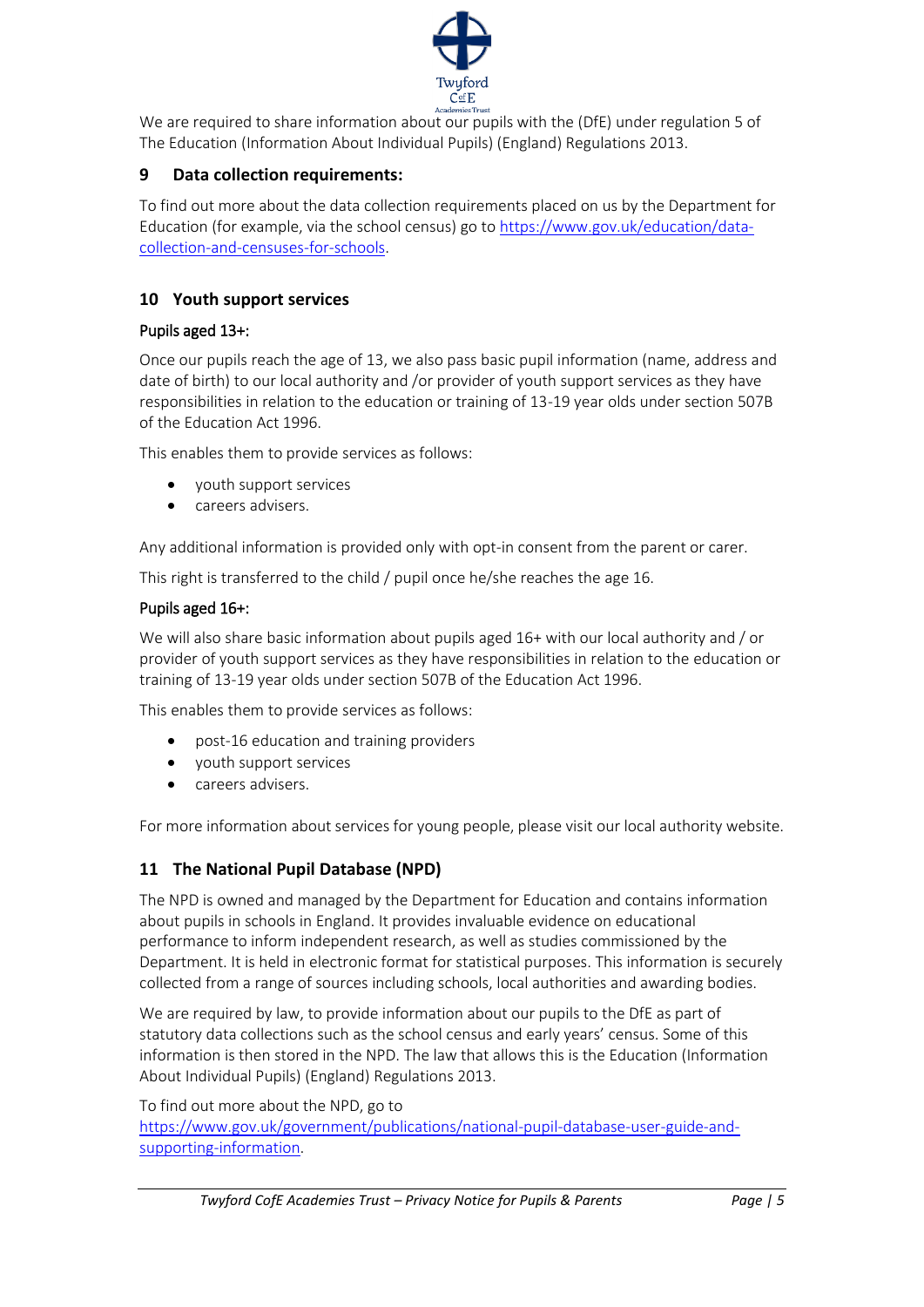

The department may share information about our pupils from the NPD with third parties who promote the education or well-being of children in England by:

- conducting research or analysis
- producing statistics
- providing information, advice or guidance.

The Department has robust processes in place to ensure the confidentiality of our data is maintained and there are stringent controls in place regarding access and use of the data. Decisions on whether DfE releases data to third parties are subject to a strict approval process and based on a detailed assessment of:

- who is requesting the data
- the purpose for which it is required
- the level and sensitivity of data requested: and
- the arrangements in place to store and handle the data.

To be granted access to pupil information, organisations must comply with strict terms and conditions covering the confidentiality and handling of the data, security arrangements and retention and use of the data.

For more information about the department's data sharing process, please visit: <https://www.gov.uk/data-protection-how-we-collect-and-share-research-data>

For information about which organisations the department has provided pupil information, (and for which project), please visit the following website:

<https://www.gov.uk/government/publications/national-pupil-database-requests-received>

To contact DfE:<https://www.gov.uk/contact-dfe>

#### **12 Data Protection Rights**

Individuals have a right to make a 'subject access request' to gain access to personal information that the school holds about them.

Parents/carers can make a request with respect to their child's data where the child is not considered mature enough to understand their rights over their own data (usually under the age of 12), or where the child has provided consent.

If you make a subject access request, and if we do hold information about you, we will:

- Give you a description of it
- Tell you why we are holding and processing it, and how long we will keep it for
- Explain where we got it from, if not from you
- Tell you who it has been, or will be, shared with
- Let you know whether any automated decision-making is being applied to the data, and any consequences of this
- NOT provide information where it compromises the privacy of others
- Give you a copy of the information in an intelligible form.

You may also have the right for your personal information to be transmitted electronically to another organisation in certain circumstances.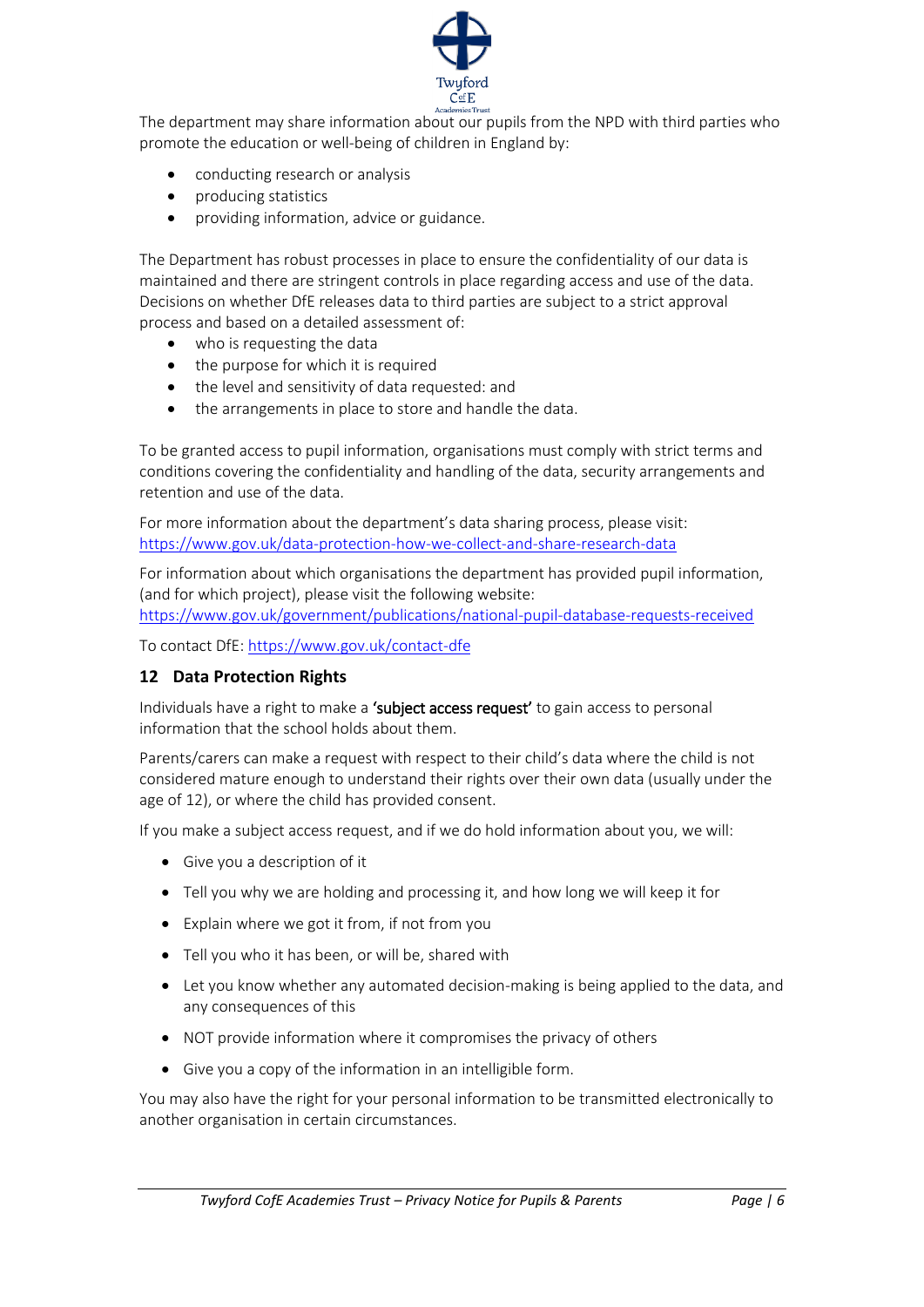

In most cases, we will respond to subject access requests within 1 month, as required under data protection legislation However, we are able to extend this period by up to 2 months for complex requests or exceptional circumstances.

### Your Other Rights regarding your Data:

- Withdraw your consent to processing at any time (This only relates to data for which the school relies on consent as a lawful basis for processing)
- Ask us to rectify, erase or restrict processing of your personal data, or object to the processing of it in certain circumstances and where sufficient supporting evidence is supplied
- Prevent the use of your personal data for direct marketing
- Challenge processing which has been justified on the basis of public interest, official authority or legitimate interests
- Request a copy of agreements under which your personal data is transferred outside of the United Kingdom.
- Object to decisions based solely on automated decision making or profiling (decisions taken with no human involvement, that might negatively affect you)
- Request a cease to any processing that is likely to cause damage or distress
- Be notified of a data breach in certain circumstances
- Submit a complaint to the ICO
- Ask for your personal data to be transferred to a third party in a structured, commonly used and machine-readable format (in certain circumstances).

Parents/carers also have a legal right to access to their child's educational record.

If you would like to exercise any of the rights or requests listed above, please contact Richard Lane, Director of Finance & Operations (email: [rlane@twyfordacademies.org.uk,](mailto:rlane@twyfordacademies.org.uk) phone: 020 3301 3189, address: Twyford C of E Academies Trust, Twyford Crescent, London W3 9PP).

The School will comply with the Data Protection legislation in regard to dealing with all data requests submitted in any format, although individuals are asked to preferably submit their request in written format to assist with comprehension.

We reserve the right to verify the requesters identification by asking for Photo ID. If this proves insufficient then further ID may be required.

## **13 Data Protection Breaches**

If you suspect that your or someone else's data has been subject to unauthorised or unlawful processing, accidental loss, destruction or damage, we ask that you Richard Lane, Director of Finance & Operations (email: [rlane@twyfordacademies.org.uk,](mailto:rlane@twyfordacademies.org.uk) phone: 020 3301 3189) and advise us without undue delay.

## **14 Complaints**

We take any complaints about our collection and use of personal information very seriously. If you think that our collection or use of personal information is unfair, misleading or inappropriate, or have any other concern about our data processing, please raise this with us in the first instance.